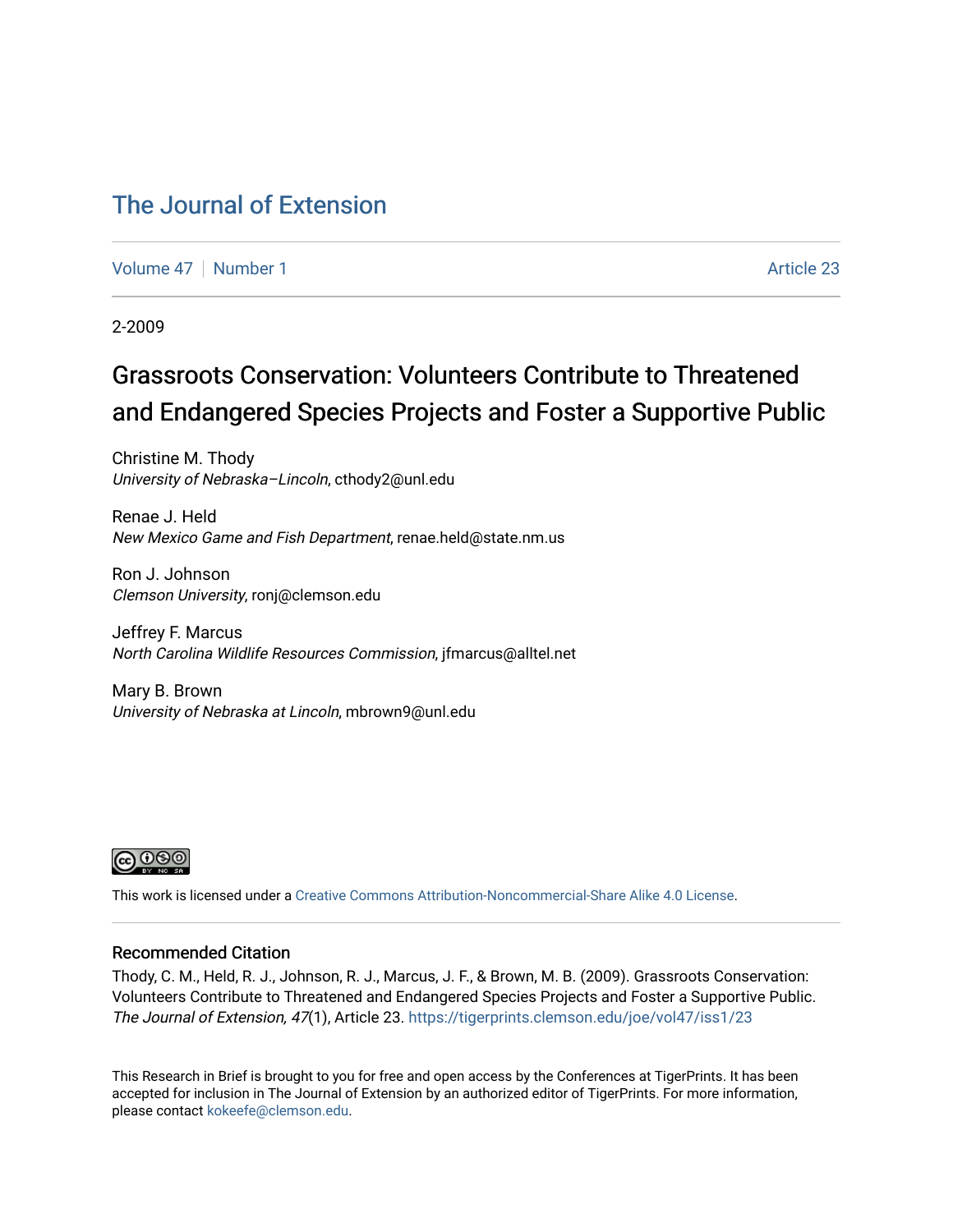

# **February 2009 Article Number 1RIB3**

[Return to Current Issue](http://www.joe.org:80/joe/2009february/)

## **Grassroots Conservation: Volunteers Contribute to Threatened and Endangered Species Projects and Foster a Supportive Public**

**Christine M. Thody**

Volunteer-Outreach Coordinator Tern and Plover Conservation Partnership University of Nebraska-Lincoln Lincoln, Nebraska [cthody2@unl.edu](mailto:cthody2@unl.edu)

### **Renae J. Held**

Assistant Chief, Non-game and Endangered Species Program Conservation Services Division New Mexico Game and Fish Department Santa Fe, New Mexico [renae.held@state.nm.us](mailto:renae.held@state.nm.us)

#### **Ron J. Johnson**

Professor, Wildlife Ecology Clemson University Clemson, South Carolina [ronj@clemson.edu](mailto:ronj@clemson.edu)

#### **Jeffrey F. Marcus**

Piedmont Wildlife Diversity Supervisor North Carolina Wildlife Resources Commission Hoffman, North Carolina [jfmarcus@alltel.net](mailto:jfmarcus@alltel.net)

#### **Mary Bomberger Brown**

Program Coordinator Tern and Plover Conservation Partnership University of Nebraska-Lincoln Lincoln, Nebraska [mbrown9@unl.edu](mailto:mbrown9@unl.edu)

**Abstract:** Educational programs for volunteers participating in threatened and endangered species conservation projects foster supportive attitudes in individuals who then become valuable advocates. We surveyed volunteers to assess the impact of the Tern and Plover Conservation Partnership's program. This program trains volunteers to protect Interior Least Terns and Piping Plovers nesting at sand and gravel mines, lakeshore housing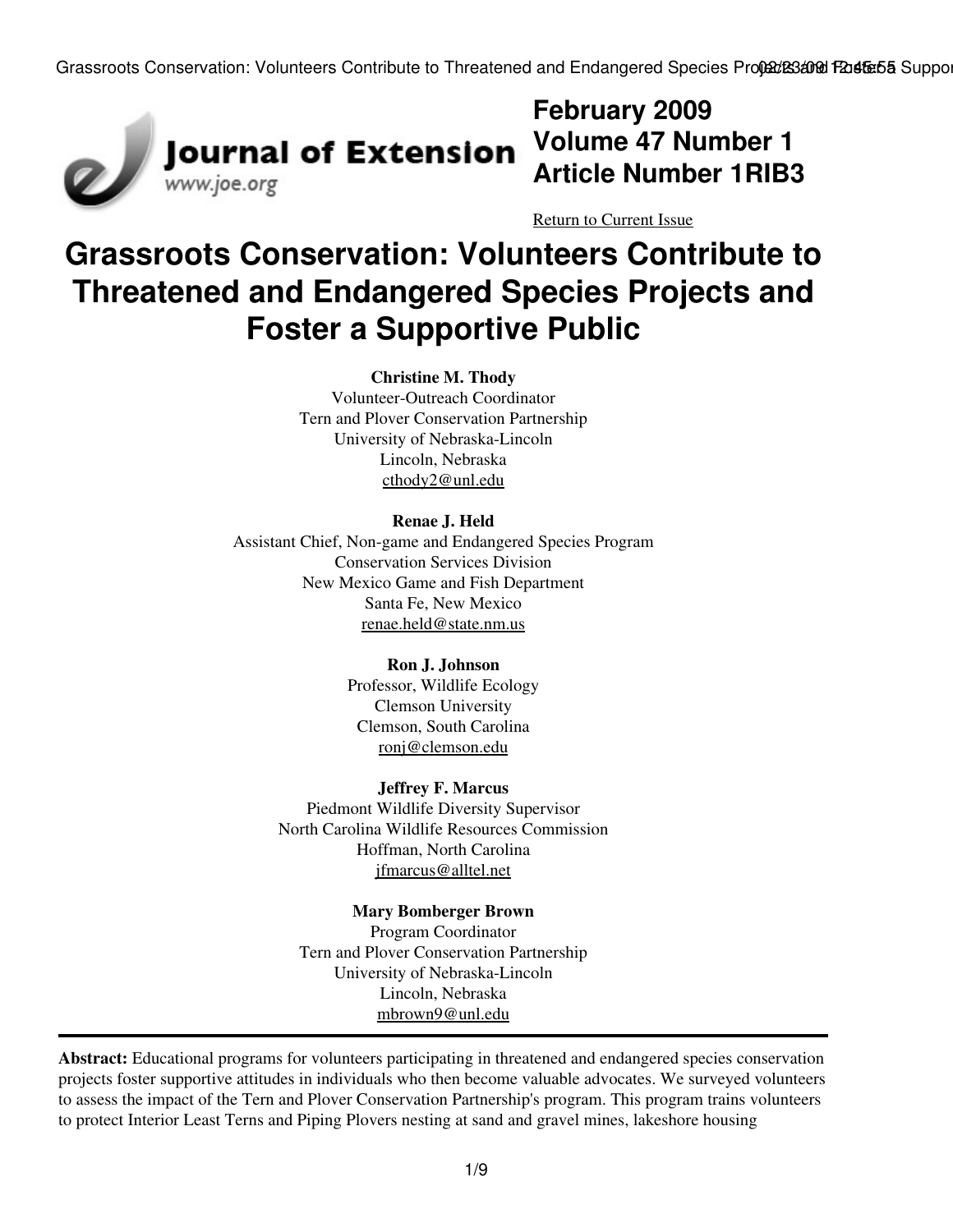developments, and river sandbars. Volunteers increased their knowledge and appreciation of threatened and endangered species and conservation policy. They expressed interest in contributing to conservation policymaking and felt that they can make a difference in the recovery of legally protected species.

### **Introduction**

Many Extension programs rely on volunteers to assist with project activities in ways that enhance program success. In fact, without volunteer assistance, many projects could not be undertaken. In order to make most effective use of volunteers, Extension programs often conduct volunteer education short-courses. These short-courses may include both subject matter training and hands-on-activities, components that help develop individuals supportive of the program who then become useful advocates for the program. Also, these individuals are more likely to be retained in the program and may recruit others to participate in the program (Snider, 1985, Hoover & Connor, 2001; Van Winkle, Busler, Bowman, & Manoogian, 2002; Smith, Dasher, & Klingborg, 2005).

### **Background**

The Tern and Plover Conservation Partnership (Partnership), founded in 1999, works to protect the state and federally protected Interior Least Tern (*Sternula antillarum athalassos*) and state and federally threatened Piping Plover (*Charadrius melodus*) in Nebraska. The Partnership's efforts are based in the lower Platte, Loup, and Elkhorn river corridors. The Partnership cooperates with sand and gravel mining companies, lakeshore housing developments, local communities, state and federal agencies, conservationists, and others to implement protection, monitoring, conflict avoidance, and educational activities for the conservation of terns and plovers. More information about the Partnership is available at [<http://ternandplover.unl.edu](http://ternandplover.unl.edu/)>.

Interior Least Terns and Piping Plovers are imperiled in Nebraska, and throughout their range, due to the loss and degradation of their nesting habitat, increased predation, and increased human caused disturbance at their nesting areas (Haig, 1992; Thompson et al., 1997; USFWS, 2002). Formerly, terns and plovers nested on midstream sandbars in the lower Platte, Loup, and Elkhorn rivers. As river water flow has changed due to human activities, the availability of this sandbar nesting habitat has been substantially reduced (Kirsch, 1992; Ziewitz, Sidle, & Dinan 1992; Jenkins, 1999; Parnham, 2007; Brown & Jorgensen, in review).

Consequently, it has become necessary for the birds to use alternative nesting habitat. Both species now commonly nest on sand spoil piles surrounding the lakes at sand and gravel mines. These mines are located on property adjacent to or close to the rivers. After the mines are taken out of production, they are often converted into lakeshore housing communities by real estate developers. The birds continue to use the expanses of sand for nesting at these communities (Brown, Jorgensen, & Rehme, in press).

These legally protected birds are a sensitive social and political issue in Nebraska due to their need for water and river habitat for nesting. These needs are often perceived to be in conflict with agricultural, recreational, private, and commercial interests (Jenkins, 1999; Peck, McLeod, Hewlett, & Lovvorn, 2004; NRC, 2005). Avoidance of conflicts with these interests is imperative for the conservation of terns and plovers, given that disturbance can lead to nest loss and mortality of adults, eggs, and young birds. The presence of these two legally protected species can delay mining and housing development activities, causing interrupted production and economic loss (Shogren et al., 1999; Jenkins, 1999; NRC, 2005).

The Partnership works to proactively mediate and mitigate these conflicts (Marcus, Dinan, Johnson, Blankenship, & Lackey, 2007). By working with the Partnership, business interests can avoid prosecutions, fines, and negative publicity resulting from violations of the federal Endangered Species Act and the state of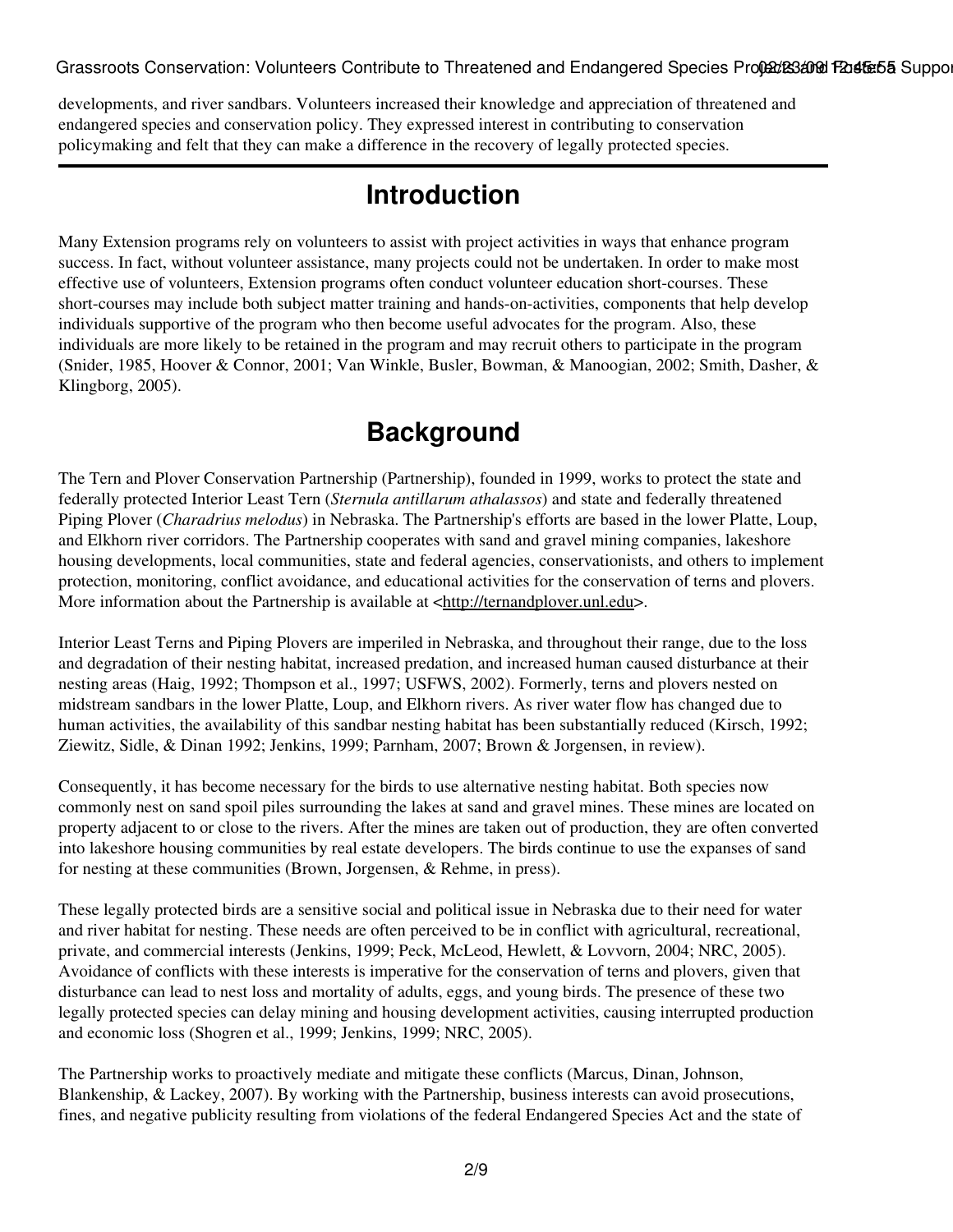Nebraska's Non-Game and Endangered Species Conservation Act.

The Partnership established a volunteer Adopt-a-Colony program in 2000 to provide help with project activities and to engage local community members in threatened and endangered species management issues. Volunteers expand the Partnership's limited personnel resources to operate more effectively at tern and plover nesting areas. Volunteers interact with the public, monitor nesting areas, participate in research activities and outreach programs, and contribute in myriad other ways. Volunteers who increase their understanding of the birds, the sand and gravel mining industry, housing developments, river ecosystems, and threatened and endangered species issues become a supportive voice for grassroots conservation.

### **Methods**

Every year, March June, Adopt-a-Colony volunteers are recruited and trained to work with Interior Least Terns and Piping Plovers according to Partnership protocols. Four-hour long training sessions include units on tern and plover natural history and nesting biology; the lower Platte, Loup, and Elkhorn rivers; the sand and gravel mining industry; the housing development industry; monitoring techniques; and conflict avoidance. Also included is a Mining Safety and Health Administration (MSHA) approved mine safety unit (30 CFR Part 46, <http://www.msha.gov>). Volunteers complete mine site-specific training as necessary. Volunteer time commitments range from 1 day per month to several days per week.

We evaluated volunteer experiences with the Adopt-a-Colony program by asking them to complete a four-page survey (IRB# 2000-09-022). Survey questions addressed volunteers' knowledge and appreciation of terns and plovers, river ecosystems, the mining industry, and threatened and endangered species issues (Figures 1a-f). Volunteers were also asked for their opinions about the adequacy of their training, program content, and how the program could be improved.

In 2000 - 2002, all Adopt-a-Colony volunteers were asked to complete the survey. In 2003 - 2004, only new volunteers were asked to complete the survey. In 3 years, 2000, 2003, and 2004, all the survey respondents were "new" volunteers. In 2001 and 2002, "old" volunteers were asked to complete the survey along with "new" volunteers. Very few "old" volunteers completed the survey, and we did not include their responses in our analyses. Our results reflect the experience of the Adopt-a-Colony program on novice program volunteers. This simplified our statistical analyses by removing the potentially confounding factor of previous experience with our program and made our conclusions more robust. Some of the program participants volunteer with other organizations, so we were unable to control for the general level of volunteer experience of our participants.

Survey results were summarized according to the approved survey protocol (IRB# 2000-09-022). Data were analyzed using GraphPad Prism, version 3.02 (GraphPad Software, 2002), with statistical significance set at P < 0.01.

### **Results**

Of the 177 surveys sent to volunteers, 81 surveys were completed and returned for analysis, yielding a response rate of 0.46. Our response rate may be low and our results statistically more significant (P<0.0001 for all) than expected for several reasons. Due to a lack of Partnership personnel, non-respondents were not contacted and reminded to return their surveys. This sort of secondary contact would have increased the response rate. Volunteers who chose not to continue with the Adopt-a-Colony may not have returned their surveys due to lack of interest. The volunteers who did respond most likely have continued with the program (C. Thody, personal communication), consequently we expect that their surveys would be more positive in nature. It is these volunteers that the Partnership seeks out and works to retain (Miller, & Smith, 1982; Poor, 1999; Lindner,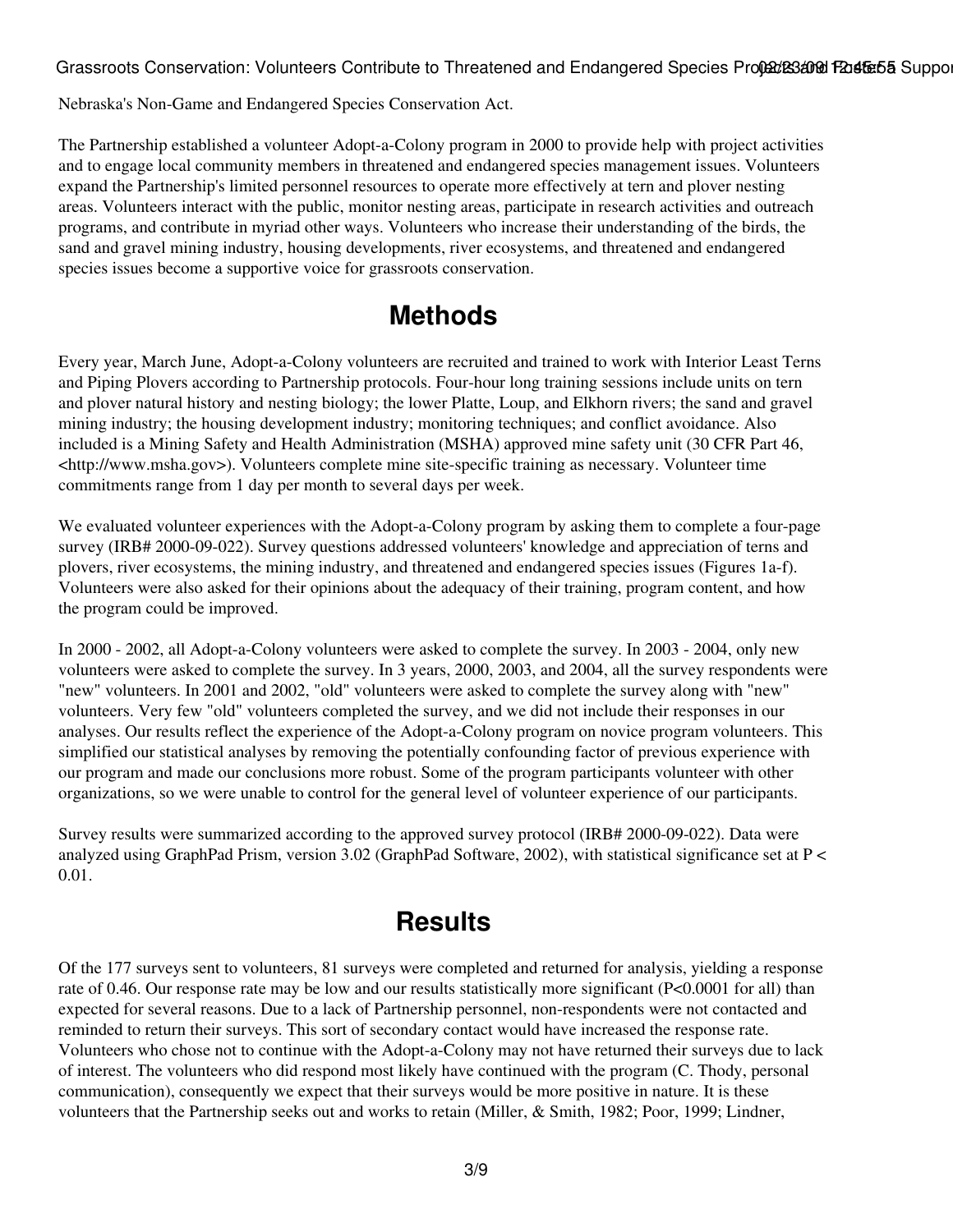Murphy, & Briers, 2001; Lindner & Wingenbach, 2002; Wiseman, 2003). Table 1 shows the survey response rate by year.

| Year  | # Sent | # Received | Rate |
|-------|--------|------------|------|
| 2000  | 69     | 32         | 0.46 |
| 2001  | 47     | 23         | 0.49 |
| 2002  | 16     | 13         | 0.81 |
| 2003  | 33     | 10         | 0.30 |
| 2004  | 12     | 3          | 0.25 |
| Total | 177    | 81         | 0.46 |

**Table 1.** Volunteer Surveys by Year (2000 - 2004)

Of the survey respondents, 91% reported that participating in the Adopt-a-Colony program taught them a great deal about terns and plovers; 93% gained a greater appreciation of terns, plovers, and river ecosystems; 87% would likely participate in the program again; 89% were satisfied with their experience with the program; and 85 % would recommend the program to a friend.

The survey showed that participants, on average, told 12 people about the Adopt-a-Colony program. One participant wrote an article about the program for a local newspaper that had a circulation of 2,000 subscribers. Volunteers "spread the word" about the program to a much wider audience than could be done by Partnership personnel.

The survey included questions about the volunteers' attitudes *before* participating in the Adopt-a-Colony program and for comparison, what their attitudes were *after* participating in the program. Their responses to all six questions indicate a significant (P<0.0001) increase in knowledge about terns and plovers, threatened and endangered species issues, and policy issues. Their responses also show a positive shift in attitudes toward these topics and a willingness to be involved in addressing these issues (Figs. 1a - f).

#### **Figure 1.**

Volunteer's Responses to Tern and Plover Conservation Partnership Survey Questions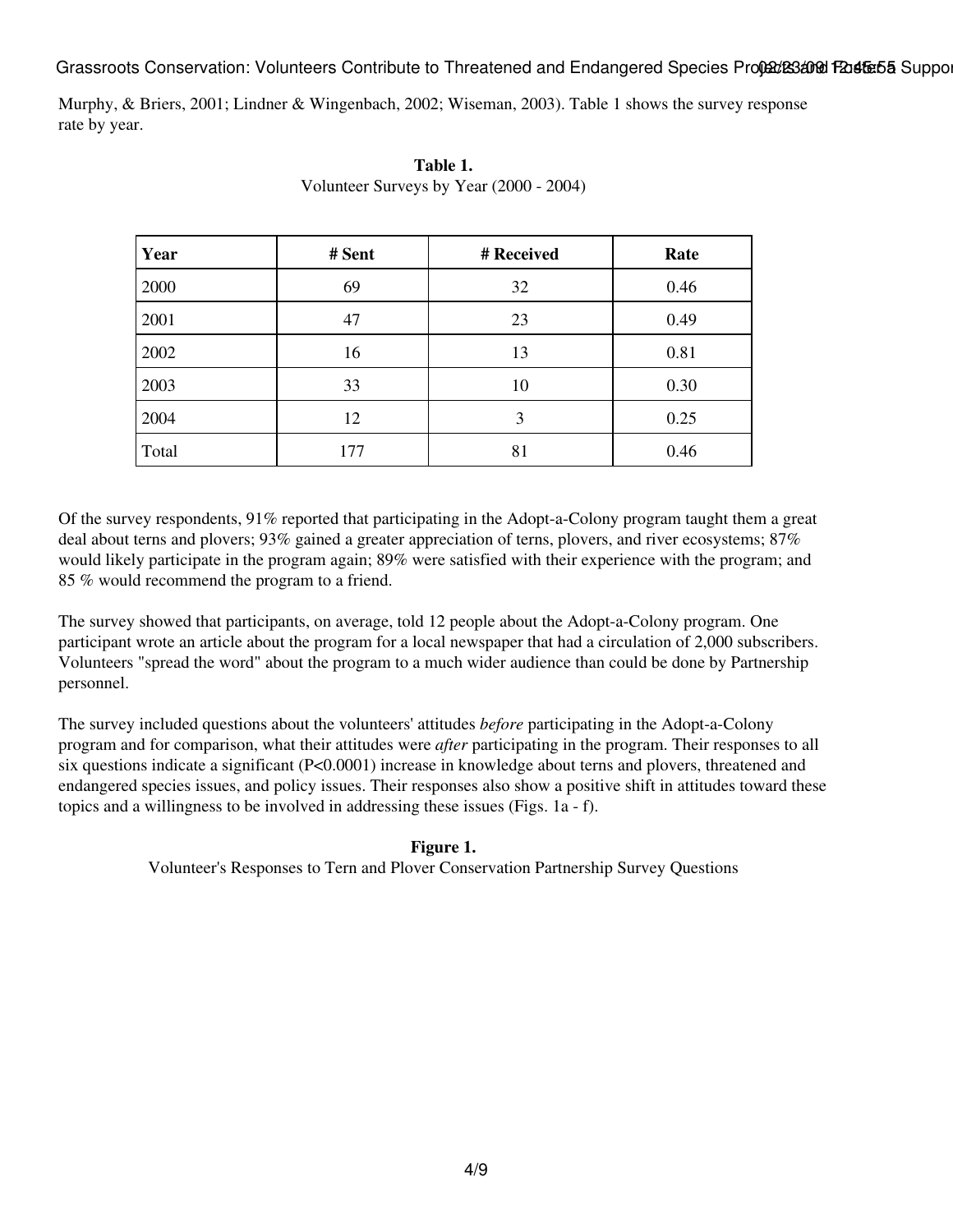

### **Discussion**

In both urban and rural areas, efforts to protect threatened and endangered species or to restore habitat for them are controversial. These efforts are often perceived to be in conflict with economic development, political policy, or other private issues (Shogren et al.1999; Jenkins, 1999, Peck, McLeod, Hewlett, & Lovvorn, 2005). Consequently, many citizens develop negative attitudes toward the conservation of threatened or endangered species (Thigpen, 1995). These attitudes, when combined with a lack of understanding and appreciation of natural processes by the general public, hamper the recovery efforts of legally protected species.

Many conservationists have negative attitudes toward agricultural, industrial, political, or other economic development interests. These interests are often perceived as indifferent or detrimental to the environment (Jenkins, 1999; Murphy, 2003, Peck, McLeod, Hewlett, & Lovvorn, 2005). Sand and gravel mining and real estate development play important roles in the economies of riverside communities and the state of Nebraska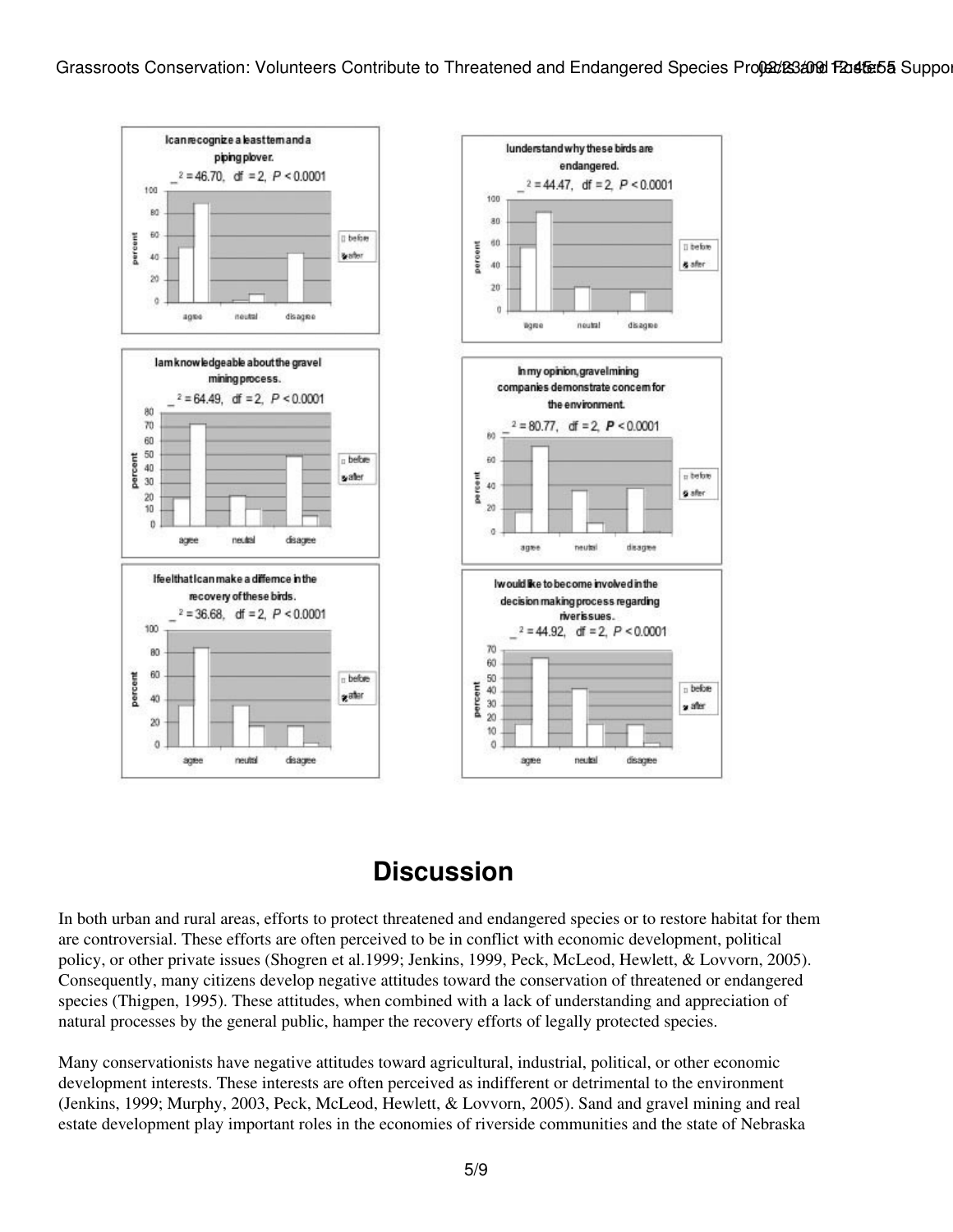and will be present for the foreseeable future (USFWS, 2002, NRC, 2005). Tern and Plover Conservation Partnership outreach programs give recognition to companies that are conducting business in environmentally responsible ways and encourage other companies to do the same.

The goal of the Partnership and the Adopt-a-Colony program is to work proactively to mediate and mitigate conflicts between people carrying these disparate attitudes and the legally protected terns and plovers. Our survey results indicate that the Adopt-a-Colony training program is changing the attitudes of program volunteers and preparing them to work in their local communities on behalf of conservation. Trained, prepared volunteers are integral to the success of any conservation program. Partnership volunteers and outreach programs are creating an informed public with greater appreciation of and interest in conserving Interior Least Terns, Piping Plovers, and the river habitat they depend on. Partnership programs are also encouraging people and local communities to become engaged in the decision-making processes regarding conservation issues. Through our volunteer Adopt-a-Colony program we are increasing public understanding and support of grassroots conservation for terns and plovers and the lower Platte, Loup, and Elkhorn river corridors.

Following are some comments from our volunteers.

- "The staff gave me a better understanding about endangered species."
- "Now that I know more about these endangered species, I have a greater appreciation for them, and was happy to aid in their conservation."
- "I gained a greater appreciation for nature in general."
- "My co-workers became interested in what I was doing, so at times I was able to share information on the plight of the terns and plovers. Even in public when I wore the t-shirt, some people would ask me about the program."
- "I wrote a letter commenting on the Missouri River master manual in regard to managing river for terns and plovers."
- "A perception of how fragile a species is in relation to its environment and how vulnerable they are to our influence."
- "Thank you for the opportunity to help make a difference by doing what I enjoy doing."

### **What We Have Learned**

A satisfied volunteer becomes an Extension of your outreach program. Partnership volunteers "spread • the word" about endangered and threatened species.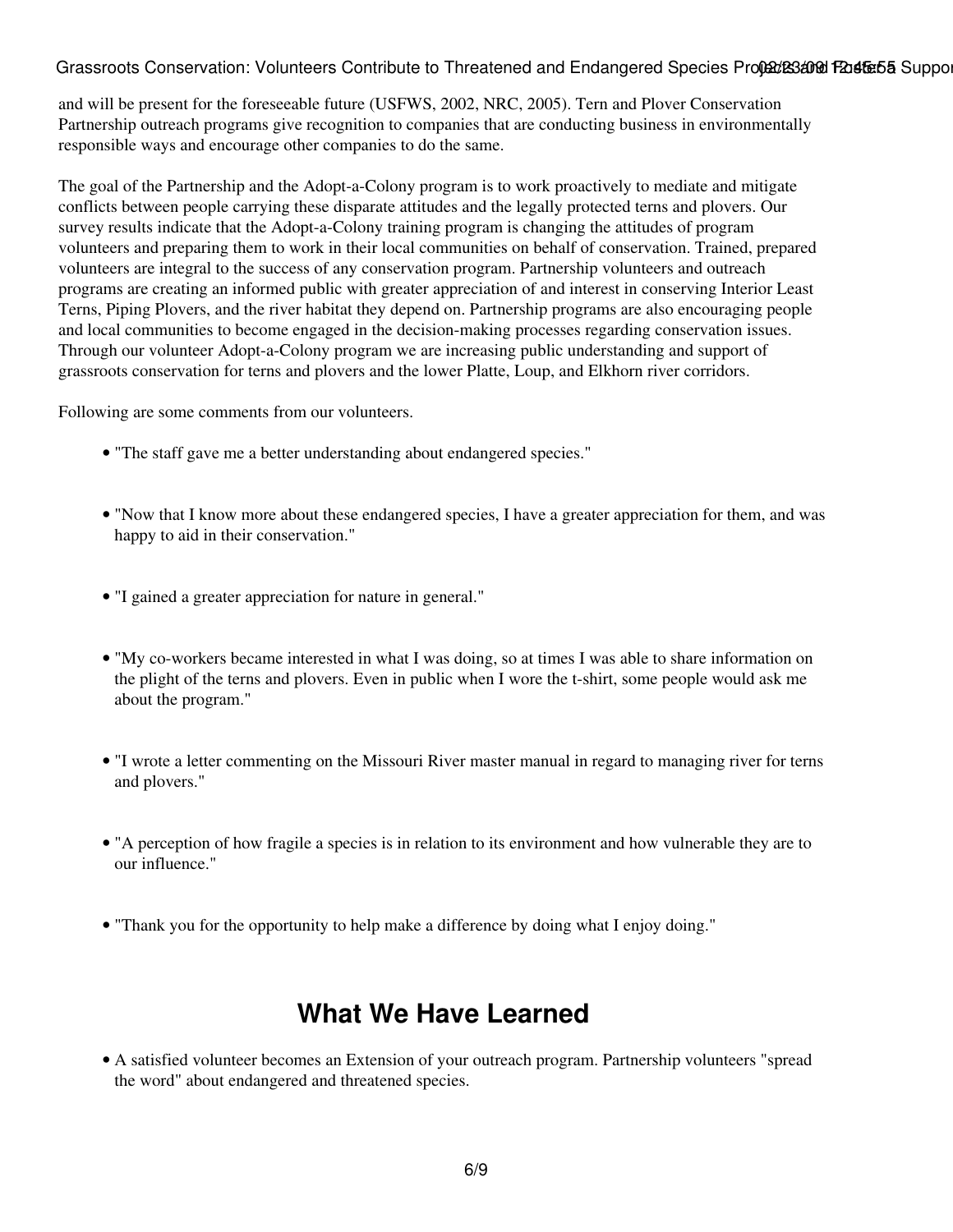- Volunteers are most satisfied when they feel their work is making a difference. By working with the Partnership, volunteers know they are helping protect two imperiled species.
- Retention of volunteers is greatest when volunteers play a vital role in the program.
- A positive volunteer experience is a great tool for volunteer recruitment.
- Taking a personal interest in volunteers and their efforts will be rewarded.

#### **Acknowledgements**

We thank all of our volunteers for their tireless efforts to protect Interior Least Terns and Piping Plovers in Nebraska. We thank the Nebraska Environmental Trust and the Nebraska Non-Game Conservation Fund for financial support. We also thank Arps Gravel and Concrete, Hallet Materials, Harwest Industrial Minerals, Legacy Resources, Lyman-Richey Corporation, Mallard Sand and Gravel, Old Castle Materials, Overland Sand and Gravel, Preferred Rocks of Genoa, Western Sand and Gravel, Lower Platte South Natural Resources District, Papio-Missouri Natural Resources District, Nebraska Game and Parks Commission, University of Nebraska-Lincoln, Girl Scouts-Great Plains Council, United States Fish and Wildlife Service, and Bushnell Optics for their assistance.

### **References**

Brown, M. B., & Jorgensen, J. G. (in review). Lower Platte River flow characteristics suitable for Interior Least Terns (*Sternula antillarum athalassos*) and Piping Plover (*Charadrius melodus*) nesting in Nebraska. *Nebraska Bird Review*.

Brown, M. B., Jorgensen, J. G., & Rehme, S. (in press). Endangered species responses to natural habitat declines: Nebraska's Interior Least Terns (*Sternula antillaum athalassos*) and Piping Plovers (*Charadrius melodus*) nesting in a novel habitat. *Nebraska Bird Review*.

GraphPad Software. (2002). *GraphPad Prism*, version 3.02. San Diego, CA.

Haig, S. M. (1992). Piping Plover (*Charadrius melodus*). In (Poole, A. Stettenheim, P., & Gill, F., eds.) No. 2, *The birds of North America*, Philadelphia, PA: The Academy of Natural Sciences, Washington, DC: The American Ornithologists' Union.

Hoover, T., & Connor, N. J. (2001). Preferred learning styles of Florida association for family and community education volunteers: implications for professional development. *Journal of Extension* [On-line], 39(3). Available at: <http://www.joe.org/joe/2001june/a3.html>

Kirsch, E. (1992). *Habitat selection and productivity of Least Terns (Sterna antillarum) on the lower Platte River, Nebraska.* PhD dissertation. University of Montana, Missoula, MT.

Lindner, J. R., Murphy, T. H., & Briers, G. E. (2001). Handling non-response in social science research. *Journal of Agricultural Education.* 42, 43 - 53.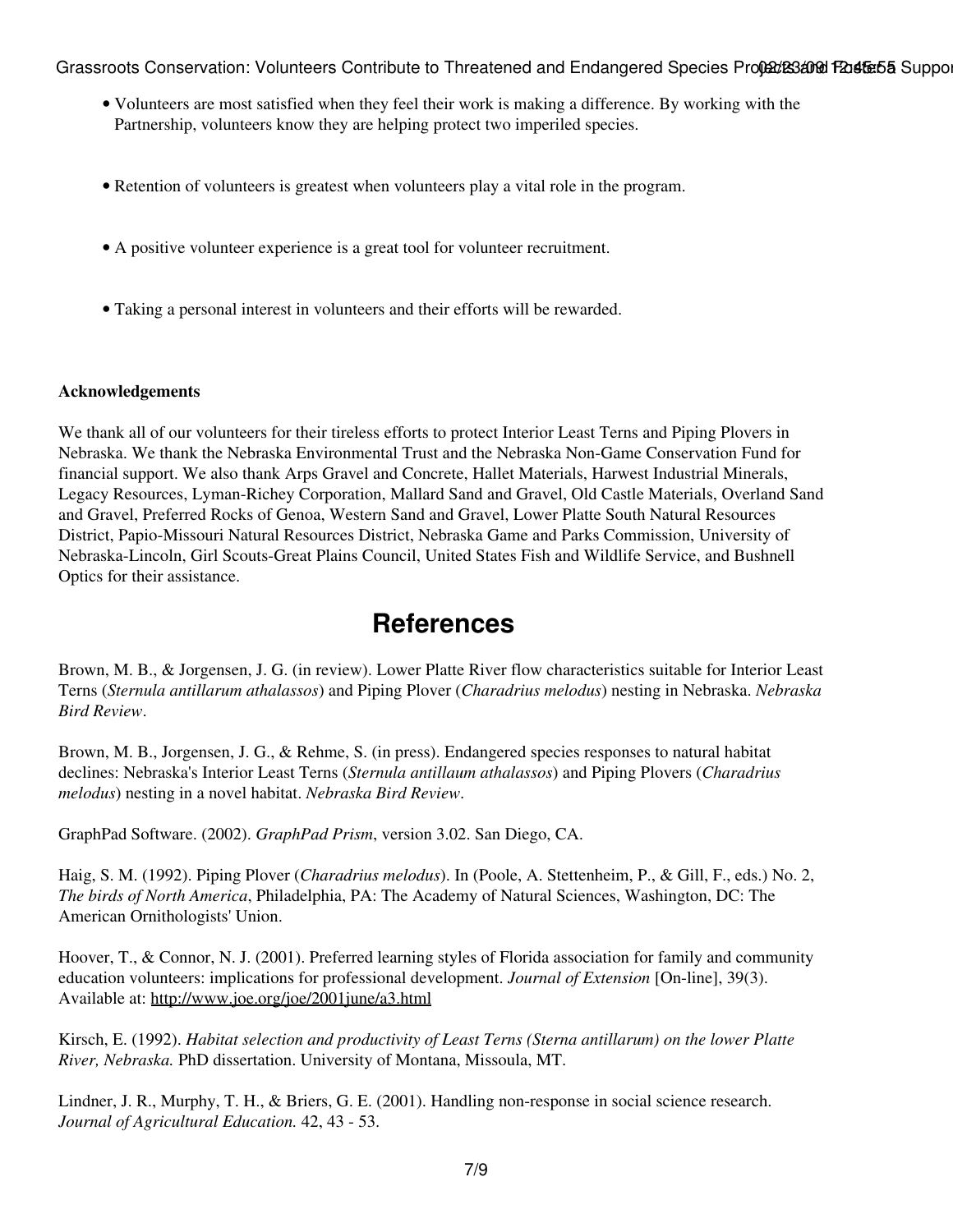Lindner, J. R., & Wingenbach, G. J. (2002). Communicating the handling of non-response error in Journal of Extension Research in Brief Articles. *Journal of Extension.* [On-line]. 40(6), Available at: <http://www.joe.org/joe/2002december/rb1.shtml>

Marcus, J. F., Dinan, J. J., Johnson, R. J., Blankenship, E. E., & Lackey, J. L. (2007). Directing nest site selection of Least Terns and Piping Plovers, *Waterbirds* 30, 251 - 248.

Miller, L. E., & Smith, K. L. (1982). Handling non-response issues. *Journal of Extension* [On-line], 21(5). Available at: <http://www.joe.org/joe/1983September/83-5-a7.pdf>

Murphy, D. (2003). Dredging up trouble. *Planet Kansas*, 27, 1 - 4.

National Research Council of the National Academies (NRC). (2005). *Endangered and threatened species of the Platte River*. National Academies Press, Washington, DC.

Parnham, J. E. (2007). *Hydrologic analysis of the lower Platte River from 1954-2004, with special emphasis on habitats of the endangered Least Tern, Piping Plover, and Pallid Sturgeon.* Report prepared for the Nebraska Game and Parks Commission, Lincoln, NE.

Peck, D. E., McLeod, D. M., Hewlett, J. P., & Lovvorn, J. R., (2004). Irrigation-dependent wetlands versus instream flow enhancement: economics of water transfers from agriculture to wildlife use. *Environmental Management,* 34, 842 - 855.

Shogren, J. F., Tschirhart, J., Anderson, T., Ando, A. W., Beissinger, S. R., Brookshire, D., Brown, Jr., G. M., Coursey, D., Innes, R., Meyer, S. M., & Polasky, S. (1999). Why economics matters for endangered species protection. *Conservation Biology,* 13, 1257 - 1261.

Smith, M. J., Dasher, H. S., & Klingborg, D. J. (2005). A model for recruiting and training youth development volunteers in urban areas. *Journal of Extension* [On-line], 43(5) Article 5FEA6. Available at: <http://www.joe.org/joe/2005october/a6.shtml>

Snider, A. (1985). The dynamic tension: Professionals and volunteers. *Journal of Extension* [On-line], 23(3). Available at: <http://www.joe.org/joe/1985fall/sa2.html>

Thigpen, J. (1995). Dealing with endangered species issues on private lands. *Journal of Extension* [On-line], 33(2). Available at:<http://www.joe.org/joe/1995april/rb1.html>

Thompson, B. C., Jackson, J. A., Burger, J., Hill, L. A., Kirsch, E. M., & Atwood, J. (1997). Least Tern (*Sterna antillarum*). In No. 290 (Poole, A, & Gill, F., eds.) *The birds of North America,* The Academy of Natural Sciences: Philadelphia, PA and the American Ornithologists' Union: Washington, DC.

United States Fish and Wildlife Service (USFWS). (2002). Designation of critical habitat for the Northern Great Plains breeding population of the Piping Plover. U. S. Federal Register, 67(176), 11 September 2002, pp. 57637 - 57717.

Van Winkle, R., Busler, S., Bowman, S., & Manoogian, M. (2002). Adult volunteer development: Addressing the effectiveness of training new 4-H leaders. *Journal of Extension* [On-line], 40(6). Available at: <http://www.joe.org/joe/2002december/a4.shtml>

Wiseman, F. (2003). On the reporting of response rates in Extension research. *Journal of Extension* [On-line],